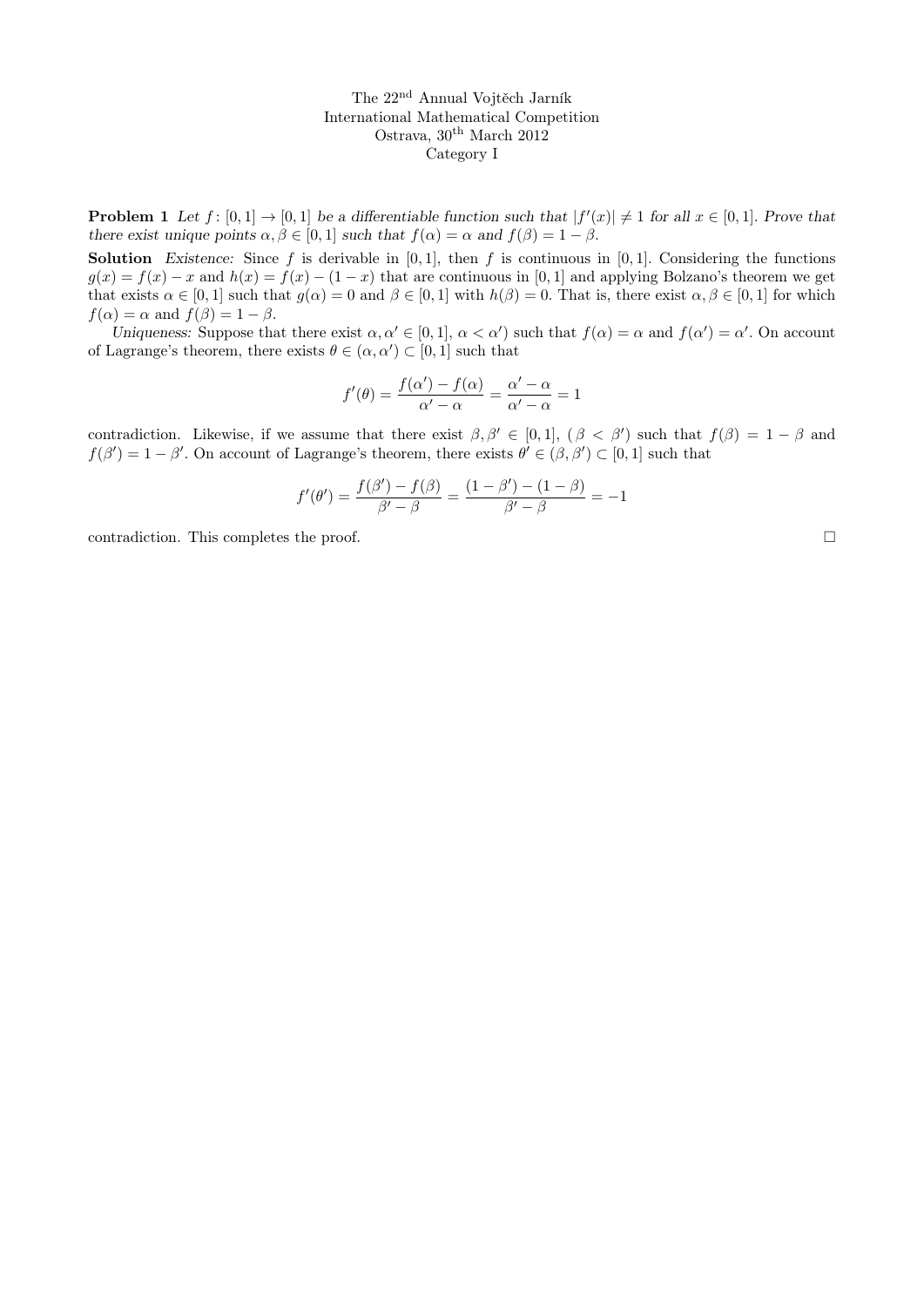**Problem 2** Determine all  $2 \times 2$  integer matrices A having the following properties:

- 1. the entries of A are (positive) prime numbers,
- 2. there exists a  $2 \times 2$  integer matrix B such that  $A = B^2$  and the determinant of B is the square of a prime number.

Solution Let

$$
A = \begin{pmatrix} p_1 & p_2 \\ p_3 & p_4 \end{pmatrix} = B^2,
$$

and  $d = \det(B) = q^2$  with  $p_1, p_2, p_3, p_4, q \in \mathbb{P}$ ; here  $\mathbb P$  denotes the set of positive prime numbers. By Cayley-Hamilton Theorem,

$$
B^2 = \operatorname{tr}(B)B - \det(B)E,
$$

where E is the  $2 \times 2$  identity matrix. Without loss of generality, we assume that  $tr(B) \geq 0$ , otherwise, replace B by  $-B$ . The equality

$$
tr(B)B = B2 + dE = A + dE = \begin{pmatrix} p_1 + d & p_2 \\ p_3 & p_4 + d \end{pmatrix}
$$

implies that  $tr(B)$  divides the numbers  $p_2$  and  $p_3$ . Moreover,

$$
(\text{tr}(B))^2 = \text{tr}(\text{tr}(B)B) = p_1 + p_4 + 2d \ge 2 + 2 + 8 = 12 \implies \text{tr}(B) > 3.
$$

It follows that

$$
tr(B) = p_2 = p_3
$$
, and  $B = \frac{1}{tr(B)} \begin{pmatrix} p_1 + d & p_2 \ p_3 & p_4 + d \end{pmatrix} = \begin{pmatrix} a & 1 \ 1 & b \end{pmatrix}$ 

for some positive integers  $a$  and  $b$ . Hence,

$$
A = B2 = \begin{pmatrix} a2 + 1 & a + b \\ a + b & b2 + 1 \end{pmatrix}.
$$

The numbers  $a^2 + 1$ ,  $b^2 + 1$ ,  $a + b$  cannot all be odd, thus, one of them equals 2. Since  $ab = d + 1 = q^2 + 1 \ge 5$ we have  $\max(a, b) \geq 3$ . Hence,  $a + b \geq 3 + 1 > 2$ .

Now we assume that  $a^2 + 1 \leq b^2 + 1$ . Then  $a^2 + 1 = 2$  and  $a = 1$ . Note that  $d = ab - 1 = b - 1$  and  $0 < p_2 = a + b = b + 1 = d + 2 = q^2 + 2$ . If  $q \neq 3$  then  $q^2 \equiv 1 \mod 3 \implies p_2 \equiv 0 \mod 3 \implies p_2 = 3 \implies q^2 = 1$ , which is impossible. Hence,  $q = 3, b = p_2 - a = 3^2 + 2 - 1 = 10$ ,

$$
B = \begin{pmatrix} 1 & 1 \\ 1 & 10 \end{pmatrix}, \quad \text{and} \quad A = B^2 = \begin{pmatrix} 2 & 11 \\ 11 & 101 \end{pmatrix}.
$$

Similarly, if  $a^2 + 1 > b^2 + 1$  we obtain the matrix

$$
A = \begin{pmatrix} 101 & 11 \\ 11 & 2 \end{pmatrix}.
$$

Answer:

$$
A = \begin{pmatrix} 2 & 11 \\ 11 & 101 \end{pmatrix}
$$
, and  $A = \begin{pmatrix} 101 & 11 \\ 11 & 2 \end{pmatrix}$ .

 $\Box$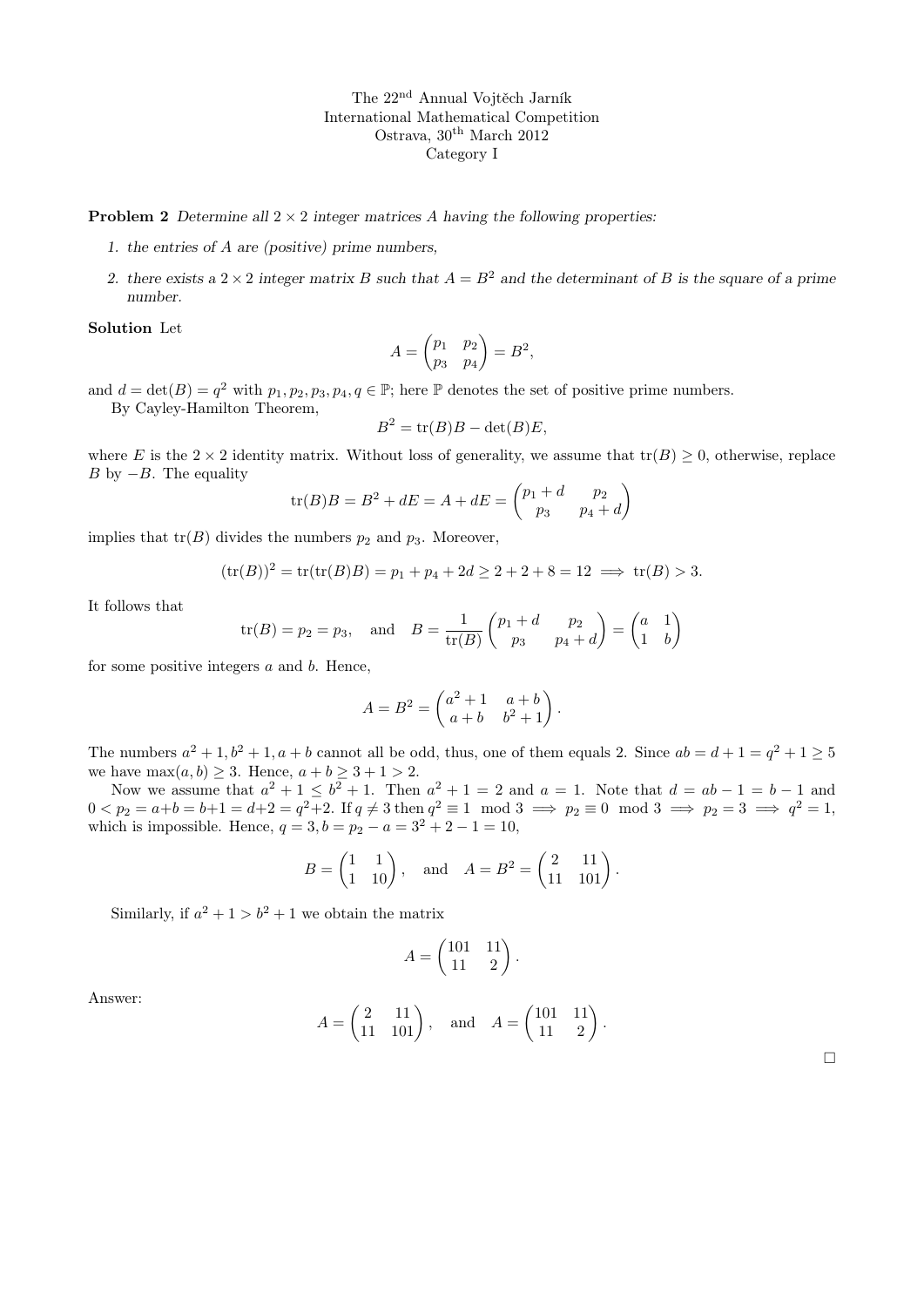**Problem 3** Determine the smallest real number  $C$  such that the inequality

$$
\frac{x}{\sqrt{yz}} \cdot \frac{1}{x+1} + \frac{y}{\sqrt{zx}} \cdot \frac{1}{y+1} + \frac{z}{\sqrt{xy}} \cdot \frac{1}{z+1} \le C
$$

holds for all positive real numbers  $x, y$  and  $z$  with

$$
\frac{1}{x+1} + \frac{1}{y+1} + \frac{1}{z+1} = 1.
$$

Solution In what follows we shall deal with the harder version of the problem only.

1. We consider the case  $x = y = t$ . Then

$$
\frac{2}{t+1} + \frac{1}{z+1} = 1
$$

that is

$$
z = \frac{2}{t-1}.
$$

Thus the inequality under consideration becomes

$$
\frac{2t}{\sqrt{t \cdot \frac{2}{t-1}}} \cdot \frac{1}{t+1} + \frac{\frac{2}{t-1}}{\sqrt{t \cdot t}} \cdot \frac{1}{\frac{2}{t-1}+1} \leq C
$$

that is

$$
\frac{\sqrt{2}\cdot\sqrt{t}\cdot\sqrt{t-1}}{t+1} + \frac{2}{t(t+1)} \leq C.
$$

Letting here  $t \to \infty$  leads to  $C \geq$ √ 2.

2. We are now going to prove that always

$$
\frac{x}{\sqrt{yz}} \cdot \frac{1}{x+1} + \frac{y}{\sqrt{zx}} \cdot \frac{1}{y+1} + \frac{z}{\sqrt{xy}} \cdot \frac{1}{z+1} < \sqrt{2}.
$$

In order to achieve this goal we make use of the following transformation

$$
a = \frac{1}{x+1}
$$
,  $b = \frac{1}{y+1}$ ,  $c = \frac{1}{z+1}$ .

Then the three new variables satisfy a, b,  $c \in (0,1)$  and are subject to the condition  $a+b+c=1$ . Furthermore

$$
x = \frac{1-a}{a}
$$
,  $y = \frac{1-b}{b}$ ,  $z = \frac{1-c}{c}$ 

that is (due to  $1 - a = b + c$ , etc.)

$$
x = \frac{b+c}{a}, \quad y = \frac{c+a}{b}, \quad z = \frac{a+b}{c}
$$

yield for the claimed inequality

$$
\frac{(a+b)\sqrt{ab}}{\sqrt{(b+c)(c+a)}} + \frac{(b+c)\sqrt{bc}}{\sqrt{(c+a)(a+b)}} + \frac{(c+a)\sqrt{ca}}{\sqrt{(a+b)(b+c)}} < \sqrt{2}.
$$

Upon clearing fractions this inequality becomes

$$
(a+b)\sqrt{ab(a+b)} + (b+c)\sqrt{bc(b+c)} + (c+a)\sqrt{ca(a+c)} < \sqrt{2(a+b)(b+c)(c+a)}.
$$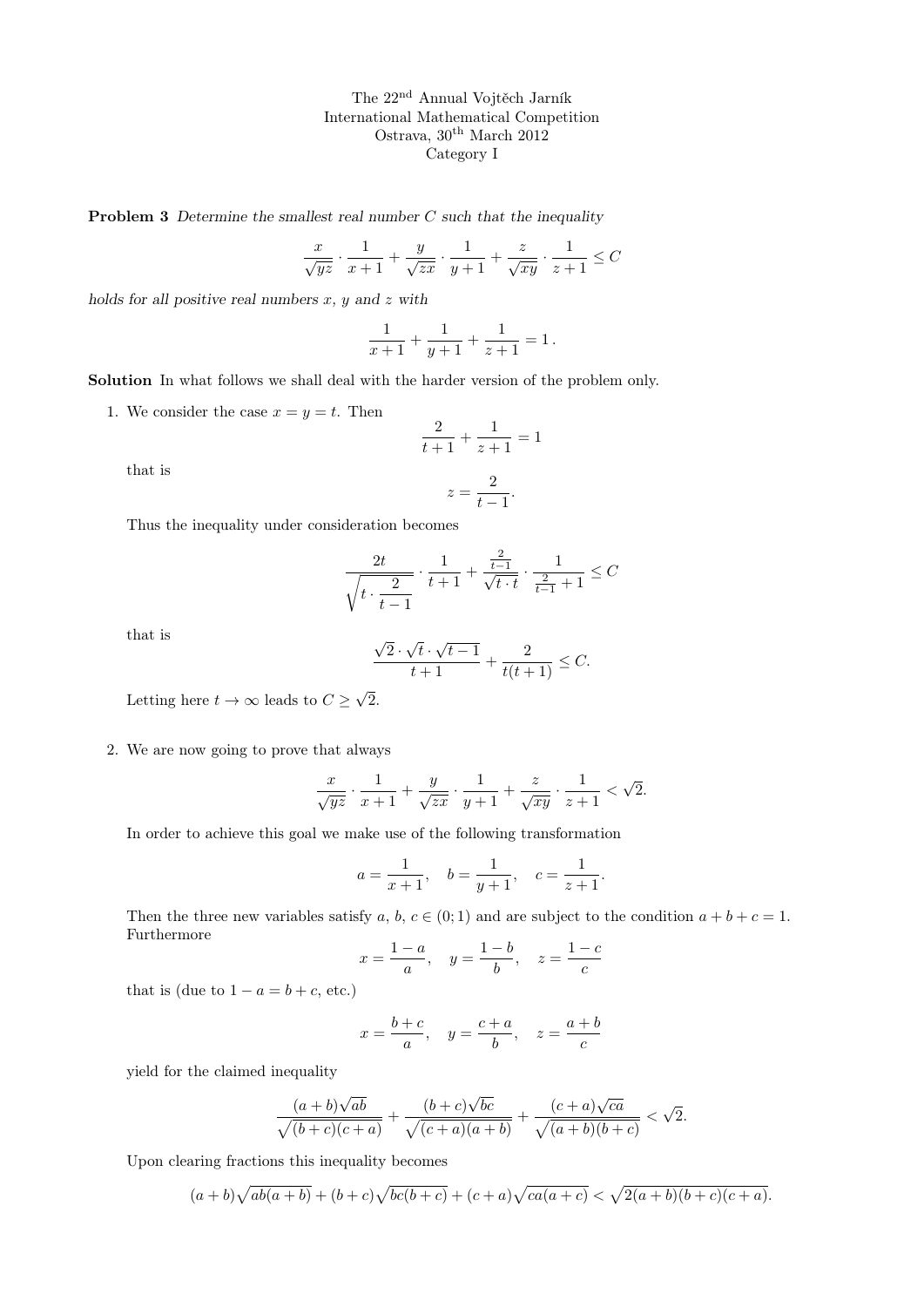We smuggle the condition  $1 = a + b + c$  into the inequality and get

$$
(a+b)\sqrt{ab(a+b)} + (b+c)\sqrt{bc(b+c)} + (c+a)\sqrt{ca(a+c)} < \sqrt{2(a+b)(b+c)(c+a)}(a+b+c).
$$

Next, we deal with the right-hand expressions. For them we have

$$
\sqrt{(a+b)(b+c)(c+a)} = \sqrt{ab(a+b) + bc(b+c) + ca(c+a) + 2abc}
$$

and

$$
\sqrt{2}(a+b+c) = \sqrt{2(a+b+c)^2} = \sqrt{(a+b)^2 + (a+c)^2 + (b+c)^2 + 2(ab+bc+ca)}
$$

But, employing the Cauchy-Schwarz inequality yields for our inequality

$$
(a+b)\sqrt{ab(a+b)} + (b+c)\sqrt{bc(b+c)} + (c+a)\sqrt{ca(a+c)} \le
$$
  

$$
\sqrt{(a+b)^2 + (b+c)^2 + (c+a)^2} \cdot \sqrt{ab(a+b) + ac(a+c) + bc(b+c)}.
$$

This together with the two previously stated equations completes the proof. It is also evident that there cannot exist any triples  $(a, b, c)$ , and thus also  $(x, y, z)$ , yielding equality.

 $\Box$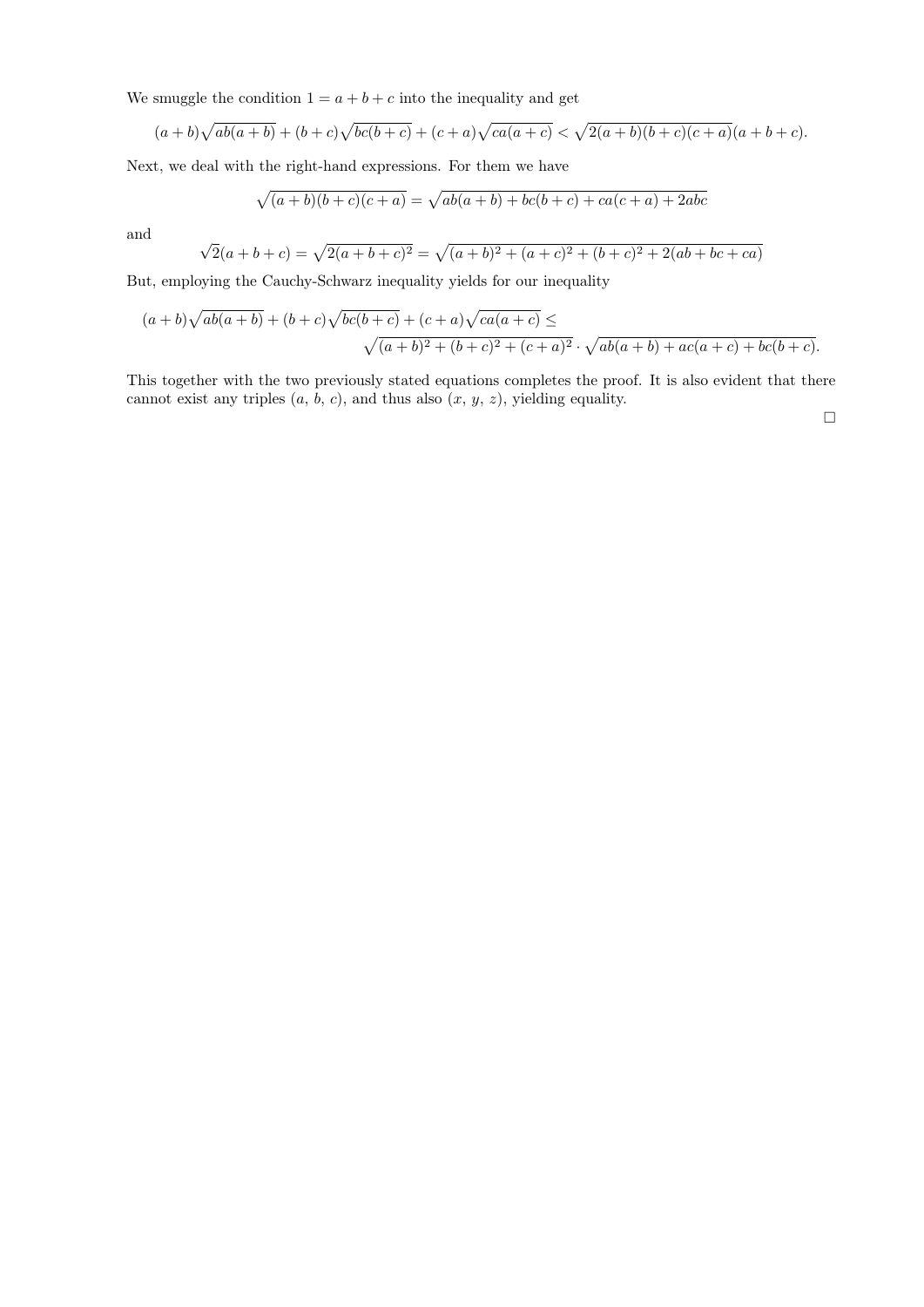**Problem 4** Find all positive integers n for which there exists a positive integer  $k$  such that the decimal representation of  $n^k$  starts and ends with the same digit.

**Solution** The number  $n^k$  ends with zero whenever n is divisible by 10 and starts with nonzero digit. We show that the claim is true for all other  $n$ 's.

It can be easily shown that all the numbers

$$
n, n^5, n^9, \dots, n^{4m+1}, \dots \tag{1}
$$

ends with the same digit. In fact,  $n^5 - n = n(n-1)(n+1)(n^2+1)$  is even and for each possible reminder of n modulo 5 there is a factor divisible by 5 in this product. Thus  $n^5 - n$  is divisible by 10 and in the same fashion we can show this for  $n^9 - n^5, n^{13} - n^9, \ldots$ 

Now it suffices to show that for any nonzero digit  $c$  there is a number in the sequence  $(1)$  which starts with c. For any nonnegative integer m put  $d_m = n^{4m+1}/10^l$ , where l is the greatest integer for which  $10^l \leq n^{4m+1}$ . Thus  $1 \leq d_m < 10$  and  $\lfloor d_m \rfloor$  is the first digit of  $n^{4m+1}$ . Clearly all the  $d_m$ 's are different, since for  $m' > m$  we have

$$
\frac{d_{m'}}{d_{m}} = \frac{n^{4m'+1}/10^{l'}}{n^{4m+1}/10^{l}} = \frac{n^{4(m'-m)}}{10^{l'-l}} \neq 1
$$

(the numerator is not a power of 10 for  $n$  not divisible by 10).

The sequence  $(d_m)_{m=1}^{\infty}$  has the following property: If  $d_{m+i} = d_m \cdot q$ , then  $d_{m+2i} = d_m \cdot q^2 \cdot 10^{\epsilon}$ , where  $\varepsilon \in \{-1, 0, 1\}$ . This is true since when

$$
d_m = n^{4m+1}/10^l
$$
,  $d_{m+i} = n^{4(m+i)+1}/10^{l'}$  and  $d_{m+2i} = n^{4(m+2i)+1}/10^{l''}$ ,

we have  $q = d_{m+i}/d_m = n^{4i}/10^{l'-l}$  and so

$$
d_{m+2i}/d_m = n^{8i}/10^{l''-l} = q^2 \cdot 10^{2l'-l-l''} = q^2 \cdot 10^{\varepsilon}
$$

for some integer  $\varepsilon$ . But  $d_m, d_m \cdot q, d_m \cdot q^2 \cdot 10^{\varepsilon} \in [1, 10)$ , i.e.  $\varepsilon \in \{-1, 0, 1\}$ .

Since all the terms of the sequence  $(d_m)_{m=1}^{\infty}$  are different and all lie in the interval [1, 10), there have to be two terms  $d_m$  and  $d_{m'}$  such that  $|d_{m'} - d_m| < \frac{1}{10}$ . Without loss of generality let  $m' > m$ . There are two possibilities.

Let  $d_{m'} > d_m$ . Then we have  $d_{m'} < d_m + \frac{1}{10}$ . Thus

$$
1 < q = d_{m'}/d_m < \frac{d_m + \frac{1}{10}}{d_m} = 1 + \frac{1}{10d_m} \le 1 + \frac{1}{10}.
$$

By previous remark  $d_m \cdot q^2$  lies in the studied sequence, whenever it lies in the interval [1, 10). Repeating this idea we have the numbers  $d_m, d_m \cdot q, d_m \cdot q^2, d_m \cdot q^3, \ldots, d_m \cdot q^i$  all lying in the studied sequence and after overrunning the value 10 we have the numbers  $d_m \cdot q^{i+1}/10$ ,  $d_m \cdot q^{i+2}/10$ ,... in the sequence, and so on. Computing the difference of two consecutive terms in this recurrence we get

$$
d_m \cdot q^{j+1} - d_m \cdot q^j = d_m \cdot q^j (q-1) < d_m \cdot q^j \cdot \frac{1}{10} < 1 \qquad \text{for } j < i,
$$
\n
$$
d_m \cdot q^{j+1} / 10 - d_m \cdot q^j / 10 = d_m \cdot q^j (q-1) / 10 < d_m \cdot q^j / 10 \cdot \frac{1}{10} < 1 \qquad \text{for } j > i
$$

and for the first term after overrunning 10 we obtain

$$
d_m \cdot q^{i+1}/10 = d_m \cdot q^i/10 \cdot q < 10/10 \cdot (1 + \frac{1}{10}) = \frac{11}{10} < 2.
$$

Since the difference is less then 1 and after overrunning we jump into the interval  $(1, 2)$ , we must get at least one  $d_{m+j(m'-m)}$  in the interval  $[c, c+1)$  for every nonzero digit c.

Let  $d_{m'} < d_m$ . Then we have  $d_m < d_{m'} + \frac{1}{10}$ . Thus

$$
1 < q = d_m/d_{m'} < \frac{d_{m'} + \frac{1}{10}}{d_{m'}} = 1 + \frac{1}{10d_{m'}} \le 1 + \frac{1}{10}.
$$